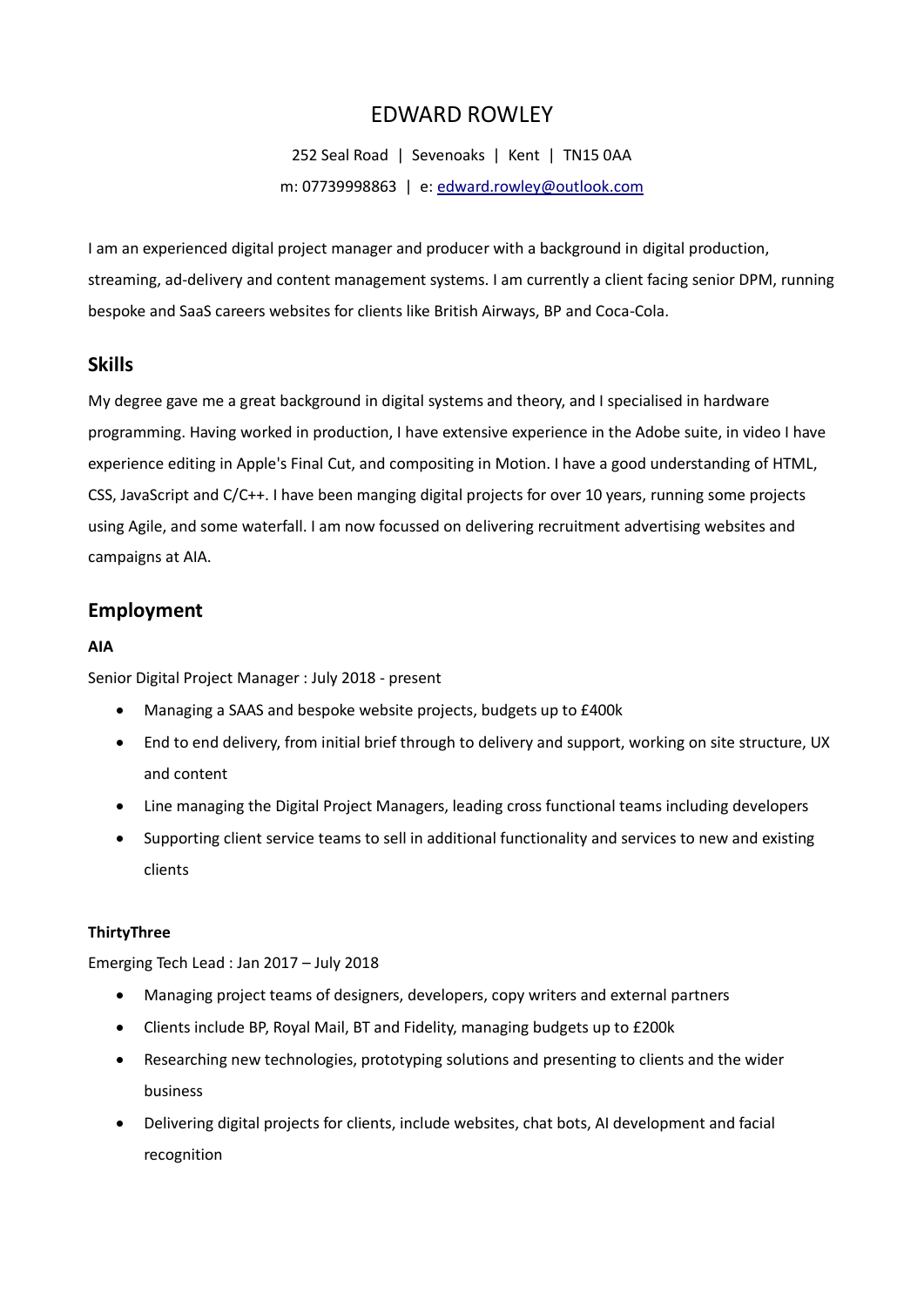Digital Project Manager : May 2014 - Jan 2017

- Managing end-to-end delivery of digital projects, websites, mobile apps and interactive tools
- Client facing, pitching, taking briefs and requirements, creating scope and specification documents and quotes and briefing the creative and development teams
- Creating and reviewing budgets, costs and margins, ensuring the profitability of projects

#### **Beatscope ltd**

Producer/Digital Project Manager : 2011 - 2014

- Working with the development team to design, project manage and deliver Agile based development sprints, using Scrum and Kanban to plan and track projects
- Managing client relationships, including initial chemistry meetings
- Scoping new requirements and projects, designing architecture, budgeting and quotes

#### **IndieMoviesOnline**

Head of Technology : 2009 - 2011

- Managing the development of the streaming site, including the architecture, service suppliers and CMS platform
- Administering the content on the site, ingesting video and overseeing the transcode and upload onto the CDN
- Video editing for the site's video reviews, event footage (Cannes, FrightFest) and interviews
- Management of the advertising partners and systems (Openx, Adjug, Tremor, Liverail)

#### **Nipper Advertising ltd**

Owner/Producer : 2004 - 2011

- Creating websites and flash adverts for clients such as EA Games and Gameloft
- Print production, setting of adverts for magazine and newspapers
- Editing and production of online videos and adverts

#### **Self employed**

Website developer and designer : 2002 - 2004

• Creating HTML and Flash websites freelance